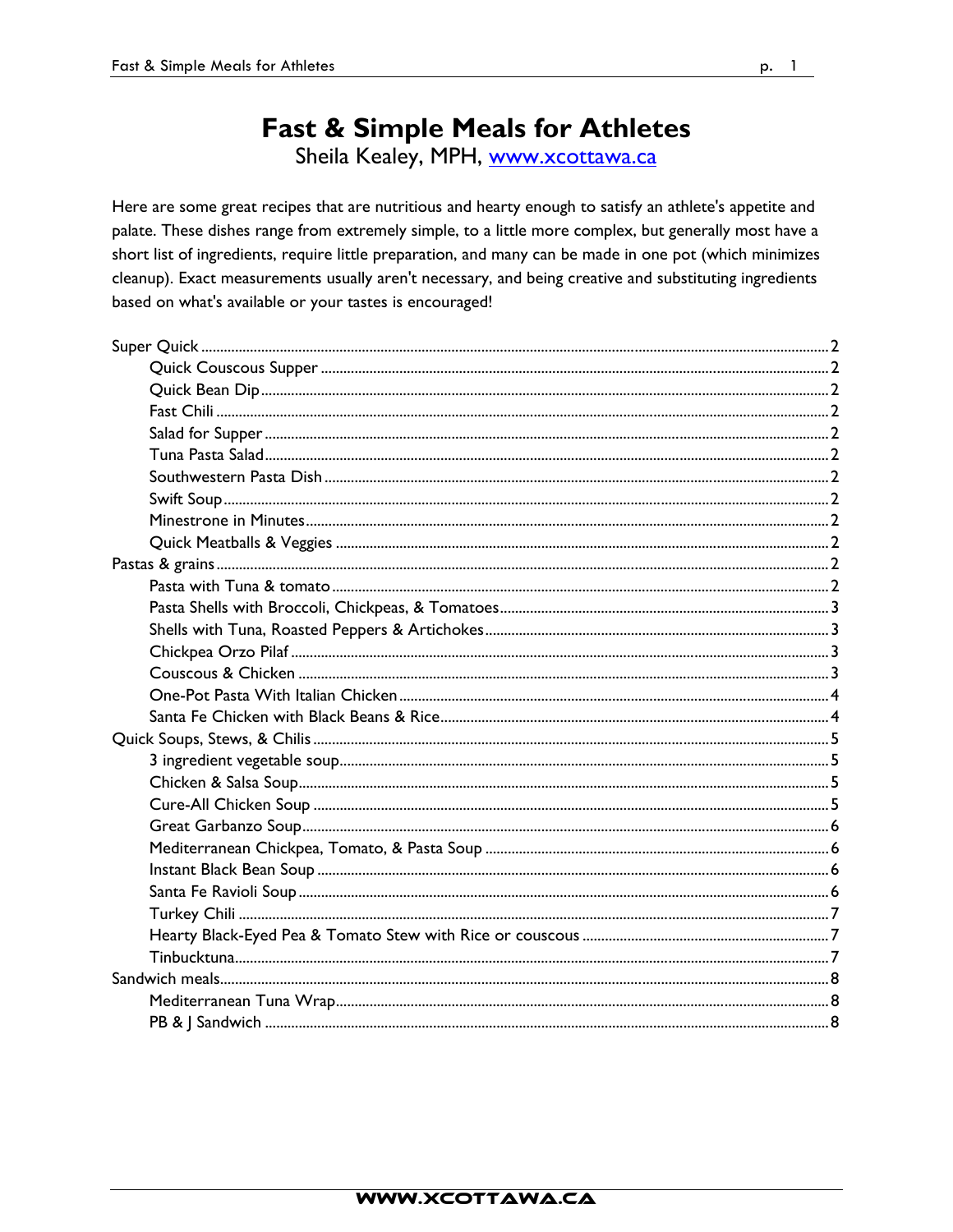## **SUPER QUICK**



## **QUICK COUSCOUS SUPPER**

Mix  $1\frac{1}{4}$  cups of boiling water and  $\frac{1}{2}$  tsp salt (or use broth and omit salt) with 1 cup of couscous in a bowl. Cover for about 5 minutes. Fluff with a fork and add 1 can of drained tuna or chicken, and 1 cup thawed frozen peas. Top with feta or parmesan cheese.

## **QUICK BEAN DIP**

Process (or mash with a fork) canned beans (kidney or black) with your favorite salsa. This is a great sandwich spread or dip.

## **FAST CHILI**

Combine three cans of drained kidney beans with 2 cups frozen mixed vegetables and 1 large can of diced tomatoes. Add cumin or cayenne and heat in microwave until warm.

### **SALAD FOR SUPPER**

Start with prewashed salad greens (the greener the better, since this means more nutrients), add canned tuna or salmon, cherry tomatoes, chopped green onions, light feta cheese, and almonds. Eat with whole grain bread.

#### **TUNA PASTA SALAD**

Start with cooked pasta, and add thawed frozen vegetables and canned tuna. Toss with Italian or Mediterranean-style salad dressing.

## **SOUTHWESTERN PASTA DISH**

Combine cooked pasta with black beans and salsa. Add frozen or canned corn for more nutrients.

#### **SWIFT SOUP**

Make a hearty and savory soup in just minutes. Combine a can of diced tomatoes, a can of chicken broth, a can of rinsed and drained white kidney (cannellini) or great northern beans.

#### **MINESTRONE IN MINUTES**

Combine canned crushed tomatoes with chicken or vegetables broth, canned beans, and frozen vegetables. Heat and enjoy!

## **QUICK MEATBALLS & VEGGIES**

- 2 servings frozen meatballs (meatless, chicken, or turkey also work well)
- 2 cups frozen or canned corn OR 2 cups frozen (loose pack) spinach
- 1 cup tomato sauce
- Garlic powder and Oregano (to taste)

Combine ingredients in pot and heat until cooked through. Serve over brown rice, pasta, or on whole grain bread or rolls.

## **PASTAS & GRAINS**

#### **TIP: Cooking Peas with Your Pasta**

Add a helping of color and nutrition to your pasta by tossing in some frozen "petite" peas at the end of cooking. "Petite" peas will thaw and cook rapidly in the pasta water. Here's how:

- Cook pasta according to package directions, until just tender but still firm to the bite (al dente).
- Toss in about  $1/2$  cup of "petite" frozen peas per individual serving of pasta
- Cook peas with pasta for about one minute, until peas are heated throughout.
- Drain pasta and peas. Serve, topped with your favorite pasta sauce.

#### **PASTA WITH TUNA & TOMATO**

*A great combination of grains, protein and vegetables (you get quite a bit of tomato when it's made into pasta sauce!).* 

Pasta (whole grain if possible) Tomato-based pasta sauce Canned tuna \* Grated parmesan cheese (optional)

- 1. Prepare pasta according to package directions.
- 2. While pasta is cooking, drain tuna and heat with pasta sauce in a sauce pan.
- 3. Drain pasta, reserving 1 cup of the cooking water.
- 4. Mix pasta thoroughly with sauce. Add reserved cooking water as needed to moisten the mixture.
- 5. Top pasta with grated parmesan cheese.

Adapted from: COOK IT QUICK! University of Nebraska-Lincoln Extension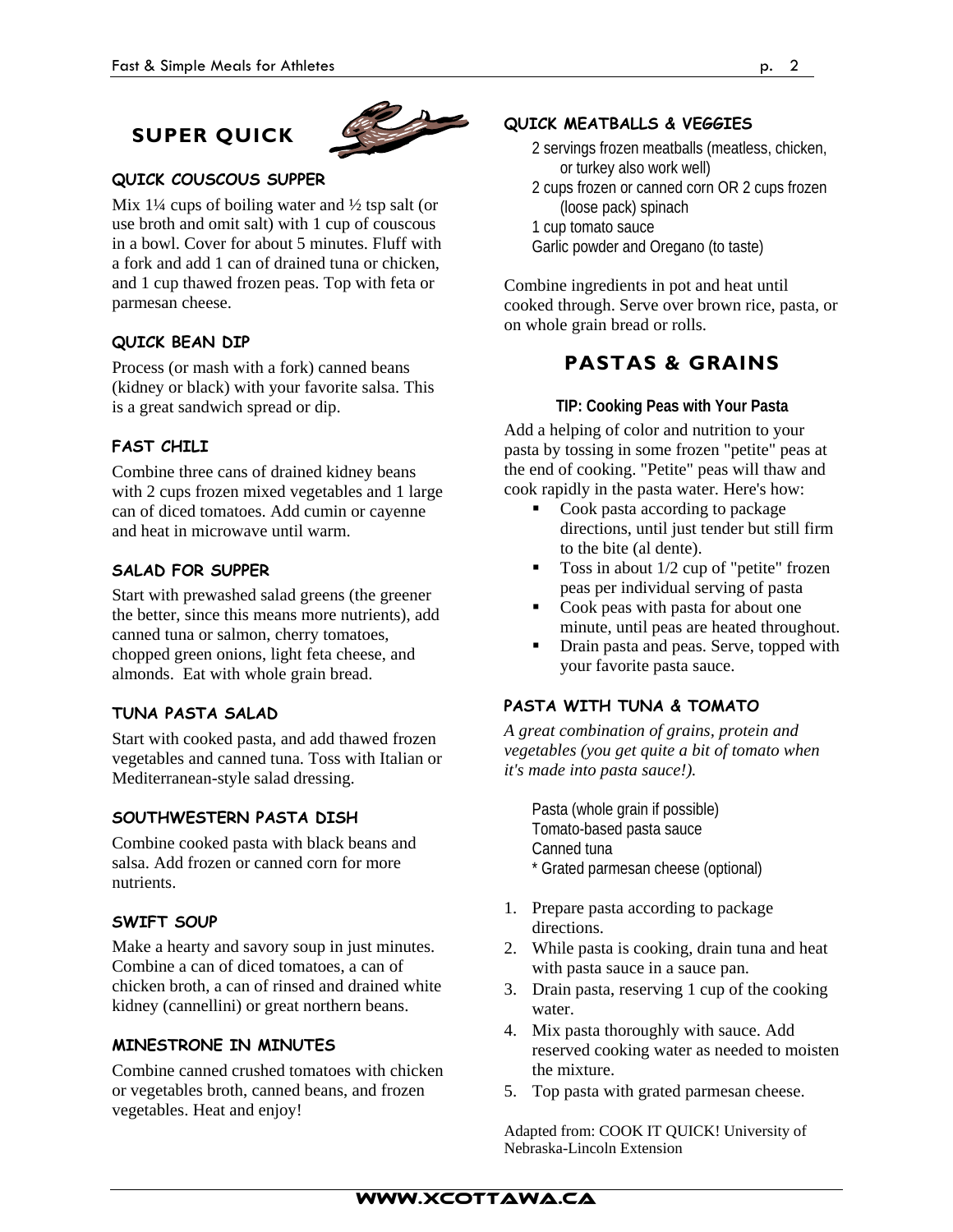## **PASTA SHELLS WITH BROCCOLI, CHICKPEAS, & TOMATOES**

1 Tbsp extra virgin olive oil 1 can (15.5 oz) chickpeas, drained 1 clove garlic, crushed or grated 1 tsp dried oregano 1/8 tsp red-pepper flakes 1 can (14.5 oz) diced tomatoes 2 cups pasta shells 1 bag (14 oz) frozen cut broccoli 1/4 c grated Romano or Parmesan cheese

- 1. Heat oil in 10" skillet over medium-high heat. Add chickpeas, garlic, oregano, and red-pepper flakes and heat, stirring gently, until chickpeas turn golden in spots, about 3 minutes. Stir in tomatoes (with juice), cover, and cook 5 minutes over low heat.
- 2. Meanwhile, heat large pot of water to boiling. Add pasta, and salt to taste. Cook pasta 8 to 10 minutes. Stir in broccoli and cook until tender, about 2 minutes. Ladle out and reserve 2/3 cup cooking liquid.
- 3. Drain pasta and broccoli and return to pot. Add chickpea mixture and reserved cooking water. Stir to blend. Spoon into bowls and top with cheese.

Makes 4 Servings. PER SERVING: 350 cal, 15 g pro, 56 g carb, 7 g fat, 1.5 g sat fat, 5 mg chol, 8 g fiber, 470 mg sodium

## **SHELLS WITH TUNA, ROASTED PEPPERS & ARTICHOKES**

- 1 can (6-1/2 oz.) tuna, packed in oil, drained
- 1 jar (7 oz.) roasted red peppers, drained and cut into thin strips
- 1 jar (6 oz.) marinated artichoke hearts, drained and halved
- 2 tbsp olive oil
- 1 tbsp capers
- 1 tbsp chopped fresh parsley
- 1 tsp minced garlic
- 1 pound dried shell or bowtie pasta, cooked according to package directions
- 2 tsp balsamic vinegar
- 1/2 tsp salt
- 1/4 tsp freshly ground black pepper
- 1. Combine tuna, red peppers, artichoke hearts, olive oil, capers, parsley and garlic in large serving bowl.

2. Toss hot pasta with tuna mixture. Add vinegar, salt and pepper; toss again.

Makes 6 servings. PER SERVING: calories: 415, total fat: 10 g , saturated fat: 2 g, cholesterol: 5 mg, sodium: 476 mg, carbohydrate: 61 g, protein: 19 g. Adapted from: Ladies' Home Journal

## **CHICKPEA ORZO PILAF**

- 3 tbsp olive oil
- 1 cup chopped onion
- 1 medium carrot, finely diced
- 2 garlic cloves, minced
- 1 1/2 tsp curry powder
- 1/2 tsp dried thyme
- 1 cup orzo (rice-shaped pasta)
- 5 1/2 cups low-sodium chicken broth
- 1 (15.5-oz) can chickpeas, rinsed and drained 2 tbsp chili sauce
- 1. Heat oil over medium heat in a large, deep skillet with a lid. Sauté the onion, carrot, and garlic with the curry powder and thyme until onion is soft.
- 2. Add the orzo and sauté until the pasta is lightly browned. Stir in the chicken broth, chickpeas, and chili sauce; bring to a boil.
- 3. Cover with a tight-fitting lid and reduce the heat to low. Simmer the stew 12 minutes, stirring occasionally, or until the orzo is fully cooked. (The stew should be a little brothy, not dry.)

Makes 4 servings. PER SERVING: 335 calories; 29 g protein, 41 g carbohydrates, 7 g fiber, 6 g fat (3 g saturated), 66 mg cholesterol, 410 mg sodium. ADAPTED FROM: Real Simple, MAY 2000

## **COUSCOUS & CHICKEN**

*Couscous is a coarsely ground semolina pasta. The grain is a staple in many North African countries. Ready-cooked rotisserie chicken works well in this recipe.* 

- 1 cup thinly sliced carrots
- ½ cup sun-dried tomatoes, cut into strips with scissors
- 1 cup couscous (whole wheat if available)
- 2 cups chopped cooked chicken
- ½ cup crumbled feta cheese
- 1. In a medium saucepan, bring 2 cups water to a boil.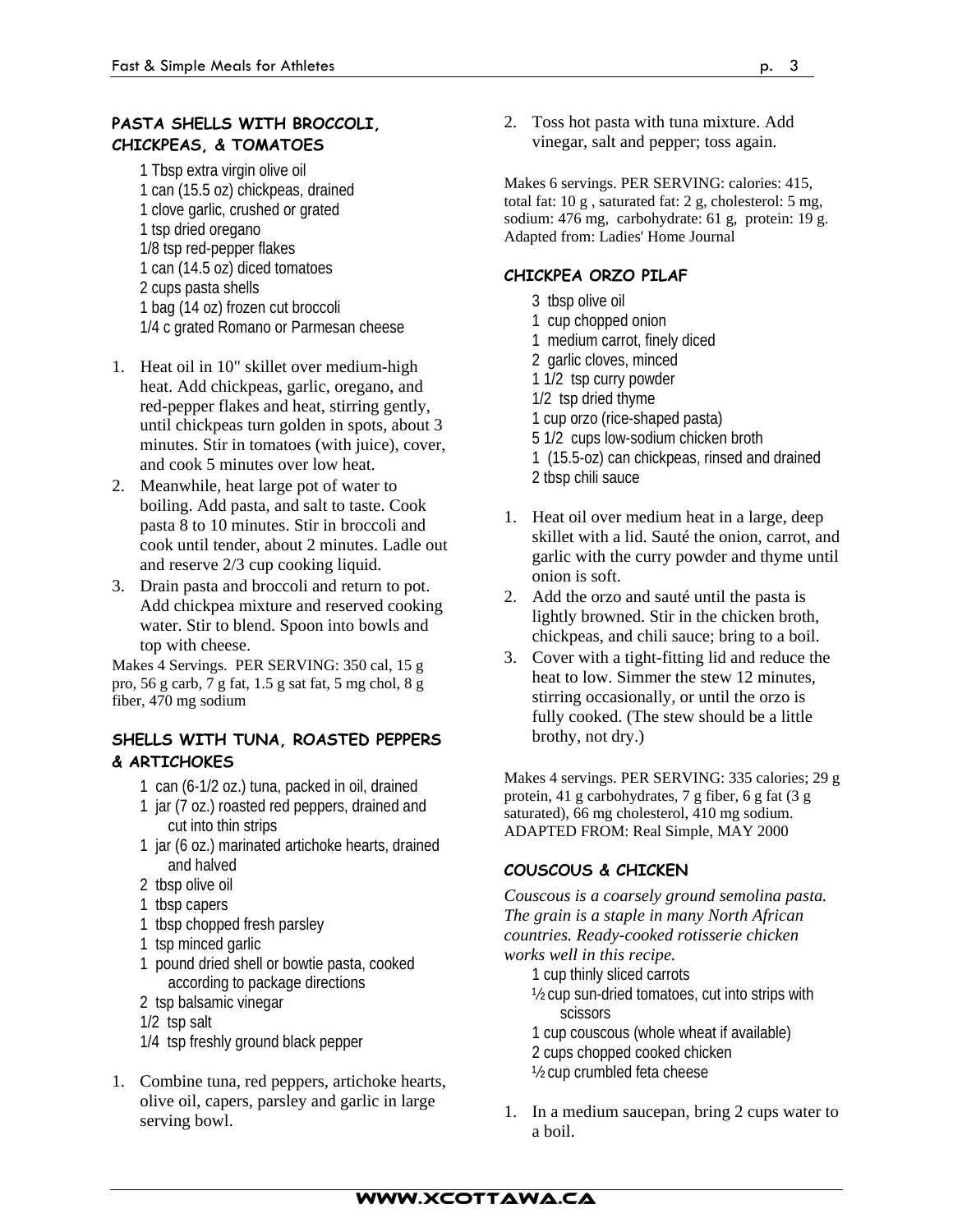- 2. Add carrots and sun-dried tomatoes, cover and cook until vegetables soften, about 8 to 10 minutes.
- 3. Add couscous, cover and remove from heat for 5 minutes. Fluff with fork.
- 4. If you're using refrigerated chicken, stir the chicken in with the couscous and set aside, covered, for 1 minute to warm the chicken. Then divide the couscous on serving plates and top with feta.
- 5. If you're using warm rotisserie chicken, divide the couscous first, and then top with chicken and feta.

Makes 4 servings. PER SERVING: CALORIES 461; FAT 14g (sat 2g); PROTEIN 18mg; CHOLESTEROL 0mg; CALCIUM 75mg; SODIUM 483mg; FIBER 7g; CARBOHYDRATE 68g.

## **ONE-POT PASTA WITH ITALIAN CHICKEN**

- 1 pound chicken tenders, fresh or frozen 1/2 tsp olive oil 1 large onion (for 1 cup chopped) 1 package (8 ounces) sliced fresh mushrooms 1 tsp bottled minced garlic 1 tsp dried Italian seasoning
- 1/2 cup white wine (can substitute broth)
- 1 can (14 1/2 ounces) Italian-style stewed tomatoes

1 can (14 1/2 ounces) fat-free chicken broth 1/2 cup water 8 ounces yolk-free egg noodles (see note) Salt to taste

- 1. If the chicken tenders are frozen, run them under hot water to remove any packaging. Place the tenders, uncovered, on a microwave-safe plate and microwave 2 minutes at high, to begin defrosting.
- 2. While the chicken defrosts, heat the oil over medium heat in an extra-deep, 12-inch nonstick skillet. Peel and coarsely chop the onion, adding it to the skillet as you chop. Add the mushrooms and garlic. Add the chicken tenders and Italian seasoning to the skillet. Raise the heat to high. Cook for 3 minutes, stirring frequently. Add the wine (or broth) and cook, stirring constantly, for 1 minute.
- 3. Add the tomatoes, chicken broth, water and noodles. Bring the mixture to a boil, and

press the noodles down into the liquid. Cover, reduce the heat to medium-high and continue to cook at a moderate boil until the noodles are tender, about 7 to 9 minutes. Stir once halfway through cooking. Season with salt to taste. Serve at once.

#### *Note: Choose a brand of egg noodles that will cook in 7 to 9 minutes.*

Makes 4 servings. PER SERVING: 432 calories (9 percent from fat), 4 g fat (1 g saturated), 63 mg cholesterol, 37 g protein, 54 g carbohydrates, 5 g fiber, 382 mg sodium. ADAPTED FROM: www.desperationdinners.com

## **SANTA FE CHICKEN WITH BLACK BEANS & RICE**

*This recipe features chicken breast, a source of high-quality protein; brown rice, providing carbohydrates, fiber and B vitamins; black beans, packed with fiber and heart-friendly folate; and red peppers, and excellent source of vitamin C.* 

- 1 cup instant brown rice
- 1 cup water or reduced-sodium chicken broth
- 1/2 lb boneless, skinless chicken breast, cut into 1-inch pieces
- 1 15-oz. can black beans, rinsed and drained
- 1 4-oz. can chopped green chilies
- 1 red bell pepper, seeded and chopped
- 2 tbsp chopped fresh cilantro
- 1 tsp ground cumin
- 1/4 tsp salt
- 1/4 tsp cayenne pepper
- 1. Put the rice in a large saucepan.
- 2. Add the rest of the ingredients and set the pan over high heat.
- 3. Bring the mixture to a boil.
- 4. Reduce the heat to medium-low, cover the pan with a lid, and cook for 10 minutes until all the liquid is absorbed.

\* Remove the pan from heat and fluff the mixture with a fork to separate the ingredients.

Makes 2 servings. Per serving: 567 calories, 81g carbs, 48g protein, 6g fat, 21g fiber. ADAPTED FROM: Men's Fitness, Dec 2002.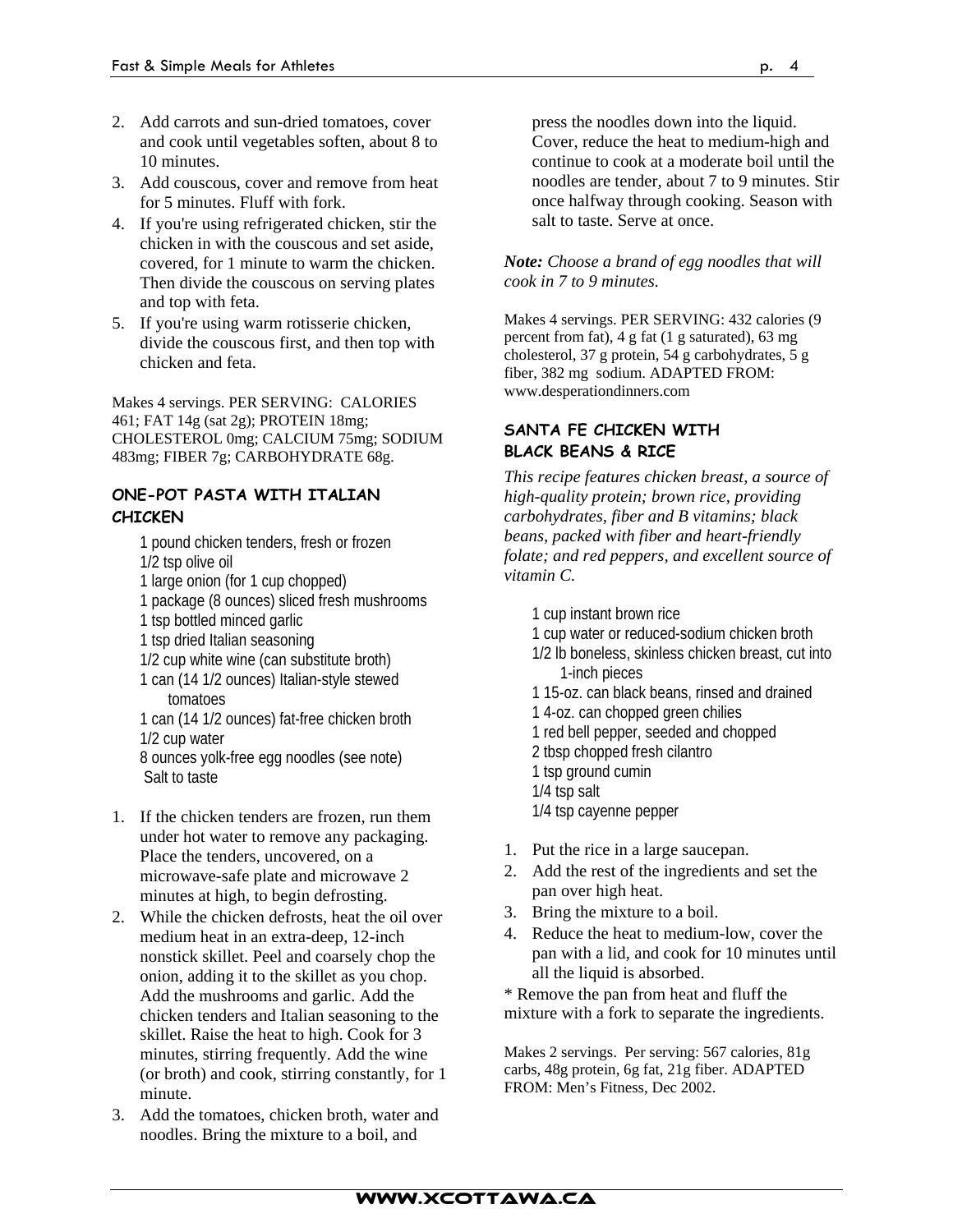## **QUICK SOUPS, STEWS, & CHILIS**

The ultimate one-dish meal. . .

If your recipe doesn't contain a grain, serve with whole grain bread.

## **3 INGREDIENT VEGETABLE SOUP**

16 oz. package frozen mixed vegetables 46 ounces tomato or vegetable juice ½ cup quick cooking barley or 4 oz. pasta Salt and pepper to taste

- 1. In a large saucepan, mix the juice and frozen vegetables. Bring to boiling over high heat.
- 2. Add the barley or pasta and simmer for 10- 15 minutes. Serve.

Makes 8 SERVINGS. PER SERVING: 120 calories, 0.5 g fat, (.1 saturated), 0 mg cholesterol, 129 mg sodium, 24 g carb, 6 g fiber, 5 g protein. ADAPTED FROM: Iowa State University Extension

## **CHICKEN & SALSA SOUP**

- 1-3/4 cups water
- 1 14-1/2-ounce can reduced-sodium chicken broth
- 1/2 pound skinless, boneless chicken, cut into bite-size pieces
- 1 to 2 tsp chili powder
- 1 11-ounce can whole kernel corn with sweet peppers, drained
- 1 cup chunky garden-style salsa
- 3 cups broken baked tortilla chips
- 2 ounces Monterey Jack cheese with jalapeno peppers, shredded
- 1. In a 3-quart saucepan combine water, chicken broth, chicken, and chili powder. Bring to boiling; reduce heat. Cover and simmer for 8 minutes. Add corn. Simmer, uncovered, for 5 minutes more. Stir in salsa; heat through.
- 2. To serve, ladle soup into bowls. Top with chips and sprinkle with cheese.

Makes 4 servings. PER SERVING: calories: 319, total fat: 9 g, sat fat: 3 g, cholesterol: 42 mg, sodium: 989 mg, carbohydrate: 32 g , fiber: 3 g, protein: 20 g. ADAPTED FROM: Better Homes and Gardens

## **CURE-ALL CHICKEN SOUP**

- 1 3/4 cups water
- 2 cups quick-cooking (10-minute) brown rice
- 1 tsp vegetable oil
- 1 large onion (for 1 cup chopped)
- 20 already-peeled baby carrots (for 1 cup chopped)
- 3 ribs celery (for 11/2 cups chopped)
- 1 tsp bottled minced garlic
- 1 tsp bottled minced ginger
- 1 large can (10 ounces) white-meat chicken
- 2 cans (14 1/2 ounces each) fat-free chicken broth

Black pepper to taste

- 1. Bring the water to a boil in a 2-quart saucepan. When the water boils, add the rice, cover the pan, reduce the heat to low and cook 5 minutes.
- 2. Meanwhile, heat the oil on medium in a 4 1/2-quart Dutch oven or soup pot. Peel and coarsely chop the onion, adding it to the pot as you chop. Coarsely chop the carrots and celery, adding them to the pot as you chop. Add the garlic and ginger. Continue to cook until the celery is crisp-tender, about 2 minutes, stirring from time to time.
- 3. Remove the rice pot from the heat and set aside, covered, to finish steaming. Add the chicken broth to the soup pot. Open and drain the chicken, flake it with a fork, and add it to the soup pot. Raise the heat to high, bring the soup to a boil, then reduce the heat to medium. Continue to cook at a moderate boil for 5 minutes to combine flavors. Season with black pepper. To serve, place some rice in each bowl and top with soup.

Makes 4 servings. PER SERVING: 363 calories, 9 g fat (2 g saturated), 44 mg cholesterol, 26 g protein, 43 g carbohydrates, 4 g fiber, 569 mg sodium. ADAPTED FROM: www.desperationdinners.com.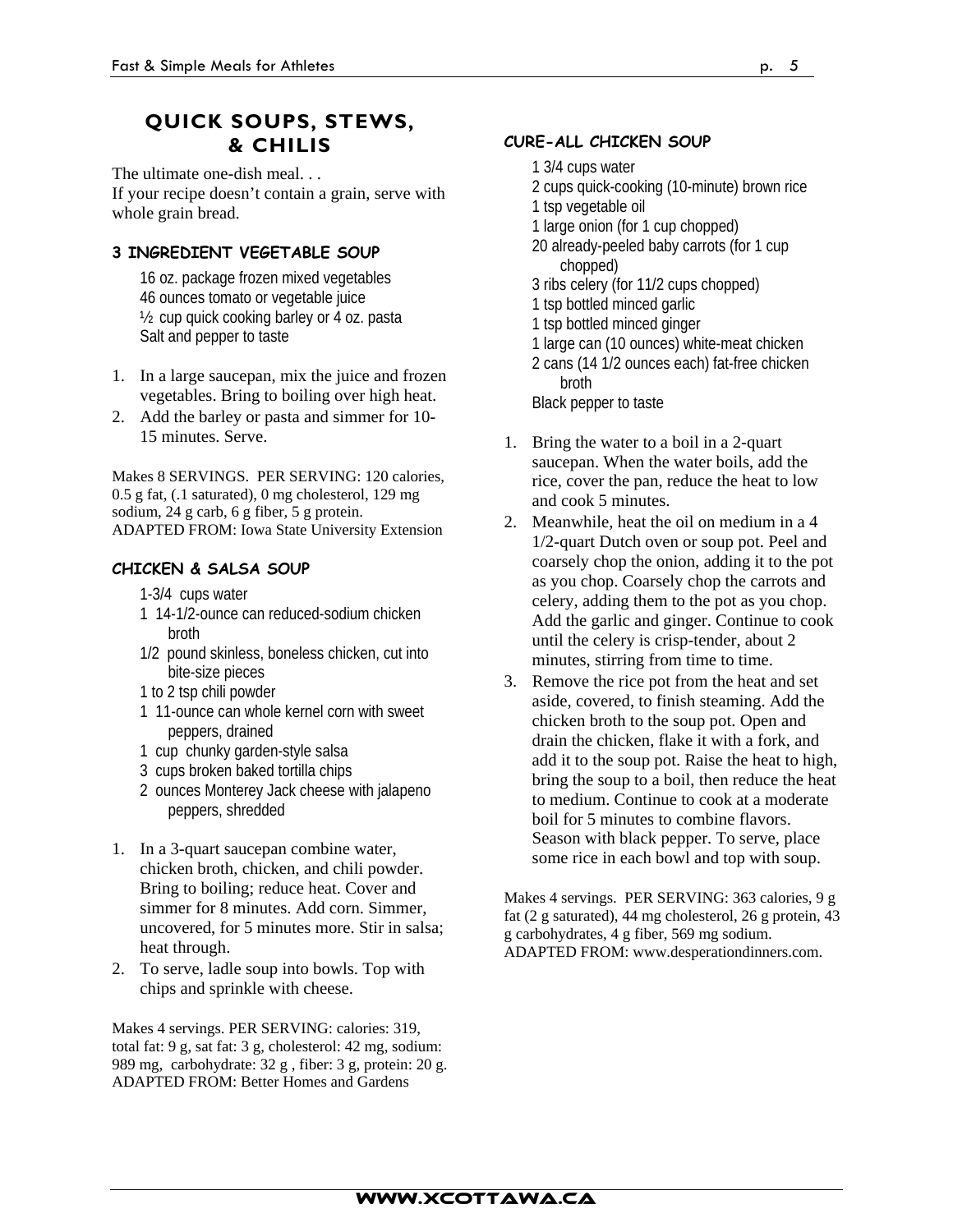#### **GREAT GARBANZO SOUP**

1 tbsp olive oil

- 2 garlic cloves, minced (or jarred garlic)
- 1/2 cup chopped onion
- 4 cups canned vegetable broth
- 2 cups water
- 1 can (14 1/2 ounce) sliced carrots, drained (or frozen carrots and beans/peas)
- 1 can (14 1/2 ounce) canned French style green beans, drained (or frozen beans)
- 1 can (15 ounce) diced tomatoes in juice
- 1 can (8 ounce) tomato sauce
- 1 tbsp Italian seasoning
- 2 cans (19 ounces each) garbanzo beans, drained
- 1 1/2 cups spiral noodles, uncooked
- 1. Heat oil in large stockpot over medium high heat. Add garlic and onion. Cook until fragrant about 1 minute.
- 2. Add vegetable broth, water, carrots, and green beans to the pot. Bring to boil. Stir in diced tomatoes, tomato sauce, Italian seasoning, and garbanzo beans. Add the pureed beans to the soup. Mix well. Return soup to a boil. Add noodles and cook for 10 to 12 minutes until the noodles are tender.

Makes 10 servings. PER SERVING: 185 calories; 8 g protein; 32 g carbohydrates; 7 g total fat; 0 g saturated fat; 0 mg cholesterol; 866 mg sodium; 7 g fiber. ADAPTED FROM: www.mealtime.org

## **MEDITERRANEAN CHICKPEA, TOMATO, & PASTA SOUP**

- 2 tsp olive oil 1 cup diced onion 1-1/2 cups water 1 (16-ounce) can low-sodium chicken broth 1/2 tsp ground cumin 1/4 tsp ground cinnamon 1/4 tsp black pepper 1 (15-1/2-ounce) can chickpeas, drained 1 (14.5-ounce) can diced tomatoes, undrained 1/2 cup uncooked ditalini (very short tube-shaped macaroni)
- 2 tbsp chopped fresh parsley
- 1. Heat olive oil in a large saucepan over medium-high heat. Add onion, and sauté 3 minutes or until tender.
- 2. Add the water and next 6 ingredients (water through tomatoes). Bring mixture to a boil; cover, reduce heat, and simmer 5 minutes, stirring occasionally.
- 3. Add pasta, and cook 9 minutes or until pasta is tender. Stir in chopped parsley.

Yield: 4 servings (serving size: 1-1/2 cups). PER SERVING: CALORIES 242 (17% from fat); FAT 4.7g (sat 0.6g, mono 2.2g, poly 1.3g); PROTEIN 11.4g; CARB 39.9g; FIBER 4.6g; CHOL 0mg; SODIUM 560mg; CALC 79mg ADAPTED FROM: www.cookinglight.com

## **INSTANT BLACK BEAN SOUP**

- 2 (15-ounce) cans black beans, undrained
- 1/2 cup bottled salsa
- 1 tbsp chili powder
- 1 (16-ounce) can low-sodium chicken broth
- 1/2 cup (2 ounces) shredded reduced-fat sharp cheddar cheese
- 5 tbsp low-fat sour cream
- 5 tbsp minced green onions
- 2-1/2 tbsp chopped fresh cilantro
- 1. Place beans and liquid in a medium saucepan; partially mash beans with a potato masher or a fork.
- 2. Place over high heat; stir in salsa, chili powder, and broth. Bring to a boil.
- 3. Ladle soup into bowls; top with cheese, sour cream, onions, and cilantro.

Yield: 5 servings (serving size: 1 cup soup, 1-1/2 tbsp cheese, 1 tbsp onions, 1 tbsp sour cream, and 1-1/2 tsp cilantro). CALORIES 212; FAT 4.9g (sat 2.6g, mono 1.2g, poly 0.5g); PROTEIN 14.7g; CARB 28.7g; FIBER 5.4g; CHOL 13mg; SODIUM 411mg; CALC 163mg ADAPTED FROM: www.cookinglight.com

## **SANTA FE RAVIOLI SOUP**

- 2 cans (15.75 oz) chicken or vegetable broth
- 1 (9 oz) pkg fresh light cheese ravioli
- 1 cup refrigerated salsa
- 1 (15 oz) can black beans, rinsed and drained
- 1. Bring broth to a boil in a large saucepan. Reduce heat to low, add ravioli and simmer 5 minutes.
- 2. Add salsa and beans and cook 5 minutes until heated through.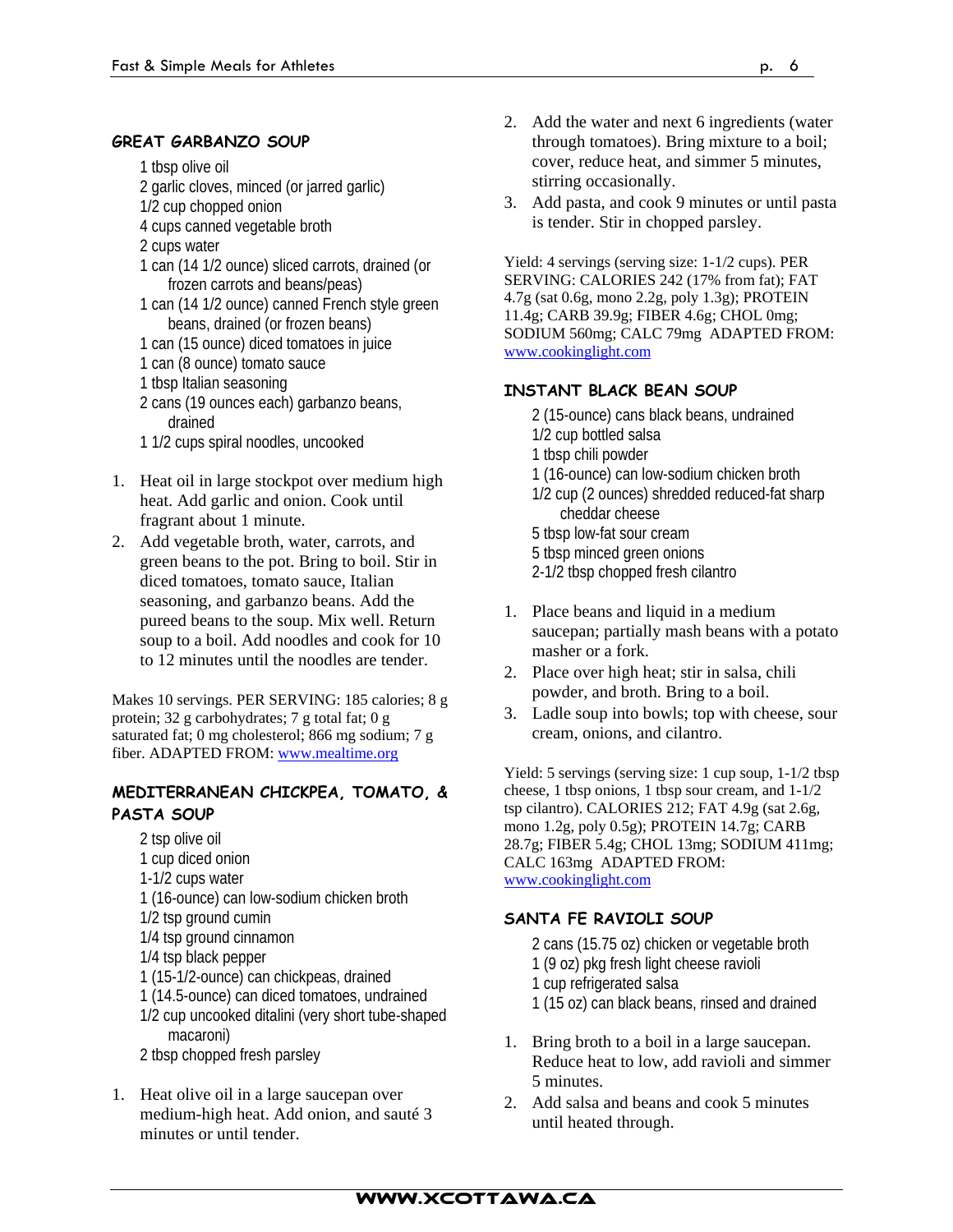3. Garnish with a dollop of reduced fat sour cream and some fresh cilantro.

Serving size: 1.75 cup soup. PER SERVING: 247 cal; 4g fat; 14g protein; and 5g fiber.

## **TURKEY CHILI**

This recipe features turkey breast, packed with protein and low in fat; canned tomatoes, chockfull of the antioxidant lycopene; green peppers, a good source of vitamin C and vitamin A; and a significant amount of fiber.

3/4 lb skinless ground turkey breast

- 1 15-oz. can diced tomatoes
- 1 8-oz. can tomato sauce
- 1/2 cup chopped onion
- 2 celery stalks, chopped
- 1 green bell pepper, seeded and chopped
- 1/2 cup frozen lima beans
- 1/2 cup frozen corn
- 1 jalapeno pepper, seeded and minced
- 1 tbsp chili powder
- 1 tsp ground cumin
- 1 tsp dried oregano
- 1/2 tsp crushed red pepper flakes (or more to taste)
- 2 oz. baked tortilla chips
- (Optional: Top the chili with shredded, reducedfat cheddar cheese.)
- 1. Place the turkey in a large saucepan and add all ingredients but the tortilla chips.
- 2. Set the pan over medium heat and bring the mixture to a simmer.
- 3. Cook for 10 to 15 minutes until the turkey is cooked through, giving an occasional good stir.
- 4. Spoon the chili into bowls and serve the chips on the side.

Makes two servings. PER SERVING: 444 calories, 67g carbs, 36g protein, 4g fat (without the low-fat cheese topping), 16g fiber. ADAPTED FROM: Men's Fitness, Dec 2002.

## **HEARTY BLACK-EYED PEA & TOMATO STEW WITH RICE OR COUSCOUS**

*This hearty vegetarian stew comes from East Africa. Made with canned black-eyed peas and tomatoes, the vitamin C in the tomatoes makes the iron in the peas better used in your body.* 

#### *Served over brown rice or couscous and topped with peanuts, it's a hearty dish that makes a great meal!*

- 2 tsp peanut oil
- 1 medium onion, chopped
- 1 can (15 ounces) black-eyed peas, drained and rinsed
- 1 can (15 ounces) diced tomatoes
- 1 1/2 cups ready-to-serve canned hearty tomato soup

3 cups cooked brown rice, couscous, or bulgur\* 1/2 cup finely chopped peanuts

- 1. Heat oil in a medium, non-stick saucepan. Add onion. Cook and stir until onion is translucent, about 5 minutes.
- 2. Lightly mash peas with a fork. Add peas, tomatoes and soup to onions in saucepan. Cook over medium heat for about 10 minutes, stirring occasionally, until slightly thickened to a stew-like consistency. Add water or more soup if too thick.
- 3. Put 3/4 cup rice or couscous in each of four bowls. Top with stew, and garnish with peanuts.

*\*Tip: A rice cooker is ideal for cooking rice. Couscous is the quickest grain to prepare: Mix 1¼ cups of boiling water (or stock if you desire a richer taste) and 1/4 tsp of salt with 1 cup of couscous in a bowl. Cover with a dish towel or plate to seal in the steam and let sit for 5 minutes. Fluff with a fork to separate the grains.* 

Makes 4 Servings. PER SERVING: Calories 450; Total fat 13g; Saturated fat 2g; Cholesterol 0mg; Sodium 680mg; Carbohydrate 69g; Fiber 10g; Protein 14g. ADAPTED FROM: www.mealtime.org

## **TINBUCKTUNA**

*Mild and creamy tuna and rotini stovetop casserole.* 

8 oz (227 g) uncooked rotini pasta (about 3 cups)

- 2 cups frozen mixed vegetables
- 1 tbsp butter
- 1 cup diced onions
- 1 tsp minced garlic
- 1 can (10 oz/284 ml) condensed, reduced-fat cream of broccoli coup, undiluted

## www.xcottawa.ca